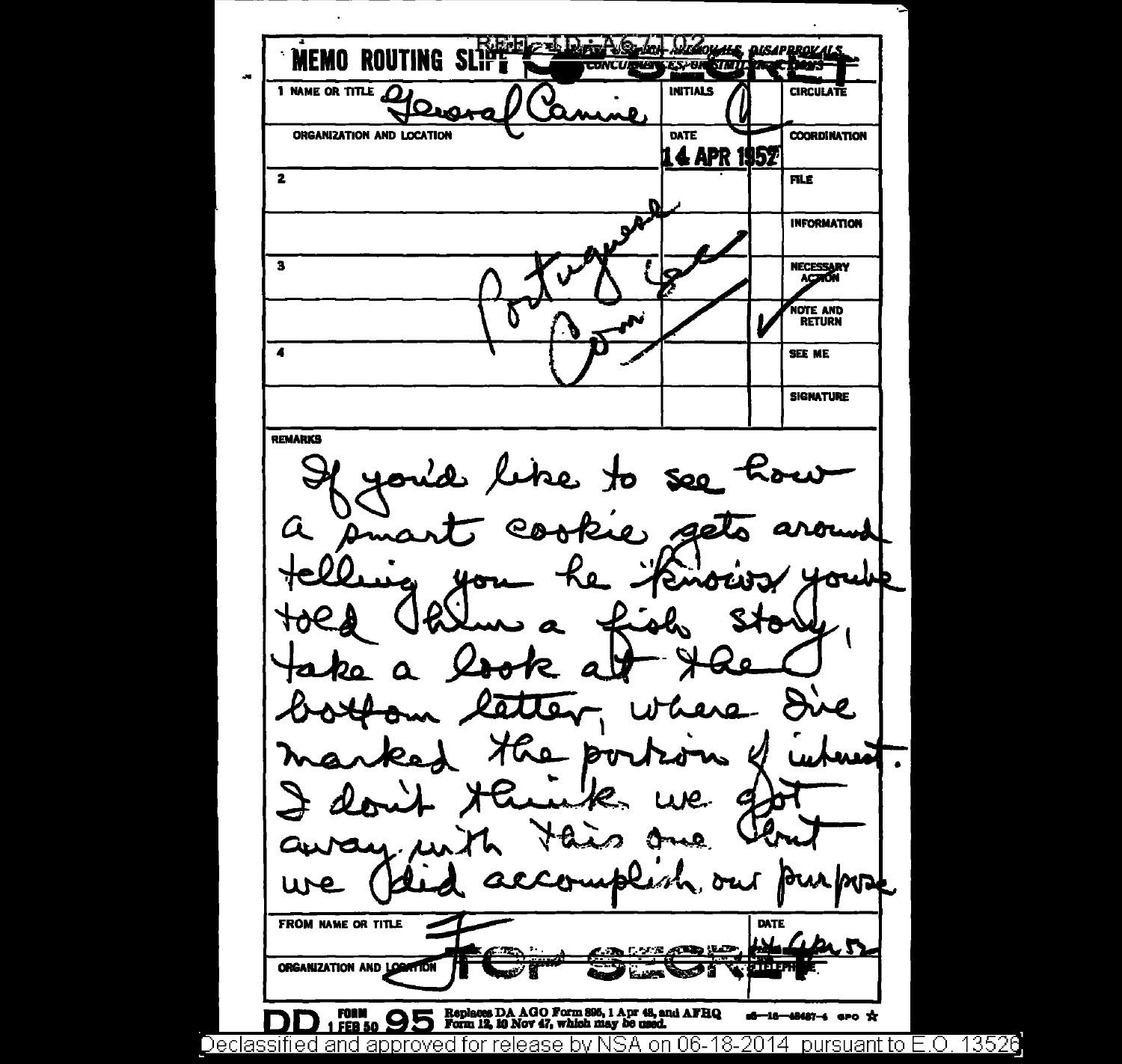| ORN 05-10<br><b>RETHE DE A67102</b><br>2-10-41  |                                |                                                |  |
|-------------------------------------------------|--------------------------------|------------------------------------------------|--|
| <b>REFERENCE SLIP</b>                           |                                | $\frac{1}{2}$                                  |  |
| ro:<br>AFSA-OOT- Mr.Friedman                    |                                |                                                |  |
|                                                 |                                |                                                |  |
|                                                 |                                |                                                |  |
| <b>ADVISE</b>                                   |                                | <b>NOTE &amp; FORWARD</b>                      |  |
| <b>APPROVE &amp; RETURN</b><br>AS YOU REOUESTED |                                | <b>NOTE &amp; RETURN</b><br>PER TELEPHONE TALK |  |
| ATTACH FILE                                     |                                | PREVIOUS CORRESPON.                            |  |
| <b>ATTENTION</b><br><b>COMMENT &amp; RETURN</b> |                                | PRIORITY ACTION                                |  |
| <b>CONSIDER</b>                                 | <b>RECONSIDER</b>              | RECOMMEND ACTION                               |  |
| <b>COPYING</b>                                  | <b>RECORD.</b>                 |                                                |  |
| <b>CORRECT</b>                                  | REPLY                          |                                                |  |
| FILE<br><b>FOLLOW-UP</b>                        | <b>REWRITE</b>                 | <b>RETURN TO SENDER</b>                        |  |
| FOR YOUR INFORMATION                            | <b>SEE ME</b>                  |                                                |  |
| HOLD                                            |                                | <b>SIGNATURE REQUIRED</b>                      |  |
| INITIALS NEEDED<br><b>INSTRUCT</b>              | TAKE ACTICN<br><b>TRANSFER</b> |                                                |  |
| INVESTIGATE & REPORT                            | <b>TYPE</b>                    |                                                |  |
| <b>JUSTIFY</b>                                  | VER IFY                        |                                                |  |
| <b>KEEP ME ADVISED</b><br><b>LEGAL MATTER</b>   |                                | <b>REPLY FOR SIGNATURE OF</b>                  |  |
| <b>MEMO REQUIRED</b>                            |                                |                                                |  |
| NOT INTERESTED                                  |                                |                                                |  |
| <b>NOTE &amp; DESTROY</b>                       |                                |                                                |  |
| NOTE & FILE<br><b>TEMARKS:</b>                  |                                |                                                |  |
|                                                 |                                |                                                |  |
| Herewith a copy of the recent                   |                                |                                                |  |
| correspondence from Amb. MacVeagh               |                                |                                                |  |
| which is enclosed:                              |                                |                                                |  |
|                                                 |                                |                                                |  |
| (1) A memorandum to MacVeagh                    |                                |                                                |  |
| from Salazar.                                   |                                |                                                |  |
| (2) A letter to MacVeagh from                   |                                |                                                |  |
| Salazar.                                        |                                |                                                |  |
| (3) An earlier letter from                      |                                |                                                |  |
| MacVeagh to Salazar.                            |                                |                                                |  |
|                                                 |                                |                                                |  |
| For your retention.                             |                                |                                                |  |
|                                                 |                                |                                                |  |
|                                                 |                                |                                                |  |
|                                                 |                                |                                                |  |
| <b>ROM</b>                                      |                                |                                                |  |
| - R. F. Packard<br>State, R/SPS                 |                                |                                                |  |
|                                                 |                                |                                                |  |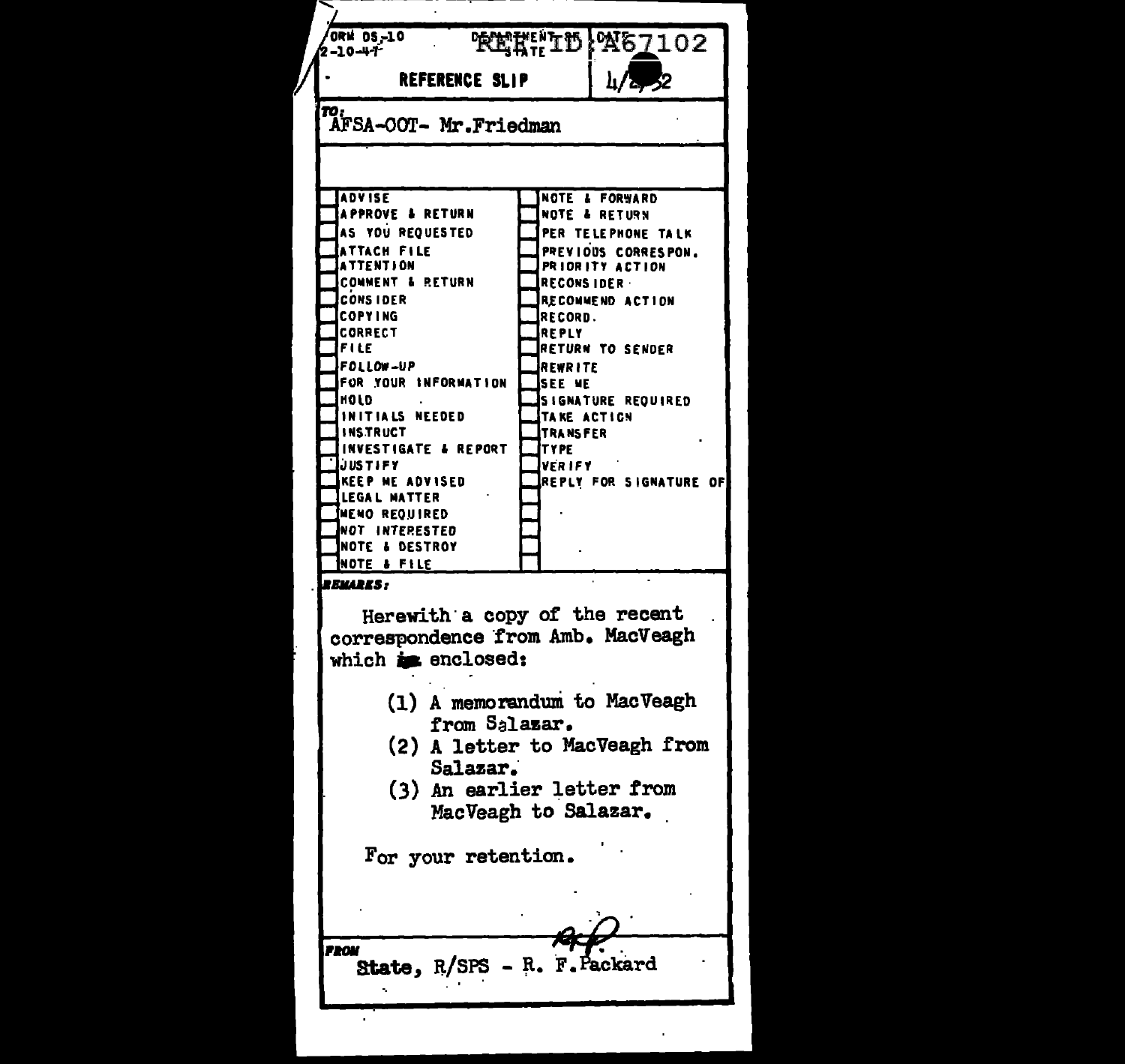

**ALL ALL AREADS IN SUITABLE OF THE STATE OF THE STATE OF THE STATE OF THE STATE OF THE STATE OF THE STATE OF THE** merican Embassy

## Lisbon, February 13, 1952

#### **SEGURITY TUFORMATION** TOP SECRET

My dear Mr. Armstrong:

C

 $\mathbf 0$ 

P

Υ

I enclose herewith a memorandum, in English translation, which Dr.Salazar has just sent me in reply to mine of December 20th. I also enclose a copy of a personal letter to me, in which he explains the delay in his reply, in view of a personal appeal to expedite matters which I made to him on January 22nd (copy also enclosed).

You will note that Dr. Salamar saw Ambassador Ulrich shortly after my demarche last month, and both satisfied himself that our complaint was justified and gave orders that the offense be not repeated.

You will also note that, contrary to the statement attributed to Ulrich, the Portuguese authorities have no complaint to make about the NATO code machines, and are aware of their various advantages: likewise that they feel competent to handle them. though they will be glad of our technical assistance if the need arises.

Very sincerely yours,

/8/ Lincoln MacVeagh American Ambassador

### Park Axmstrong, Esq.,

Special Assistant, Intelligence,

Washington, D.

Department of State

**COPY**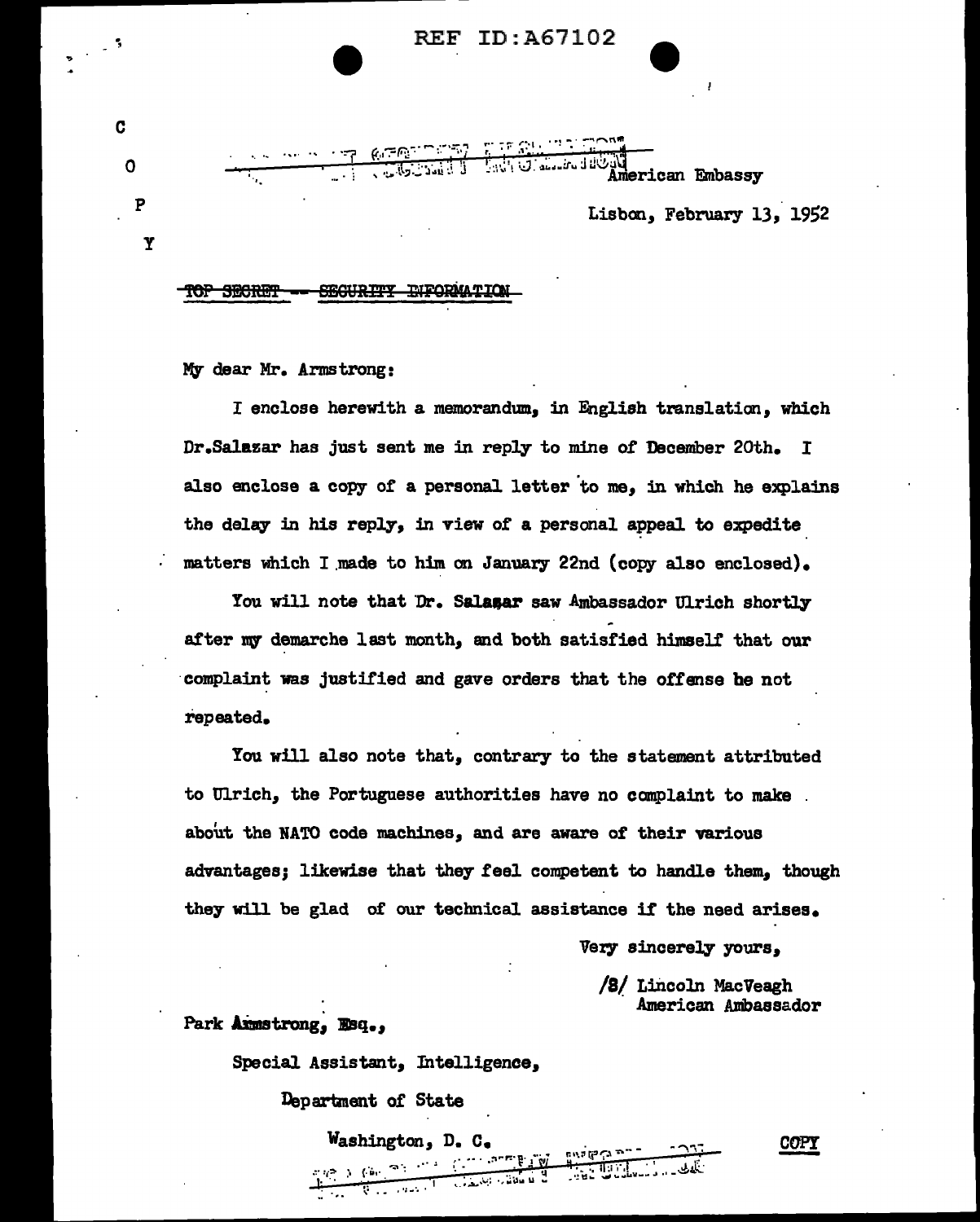.<br>ක<sub>බ</sub>

# **Enclosures:**

9T)

- (1) Translation of memorandum from Dr. Salazar.
- $(2)$  Translation of letter from Dr. Salazar.
	- (3) Copy of personal letter from the Ambassador to Dr. Salazar.

 $\Delta P$  proves a signal of  $\Omega_{\rm{max}}$  $\mathcal{F}(\mathbf{x}) = \mathcal{F}(\mathbf{x})$ 

 $-2-$ 

 $\overline{\mathcal{L}_{\mathcal{C}}^{\mathcal{C}}}$  $\mathcal{L}_{\mathcal{L}}$ 

 $\hat{\epsilon}$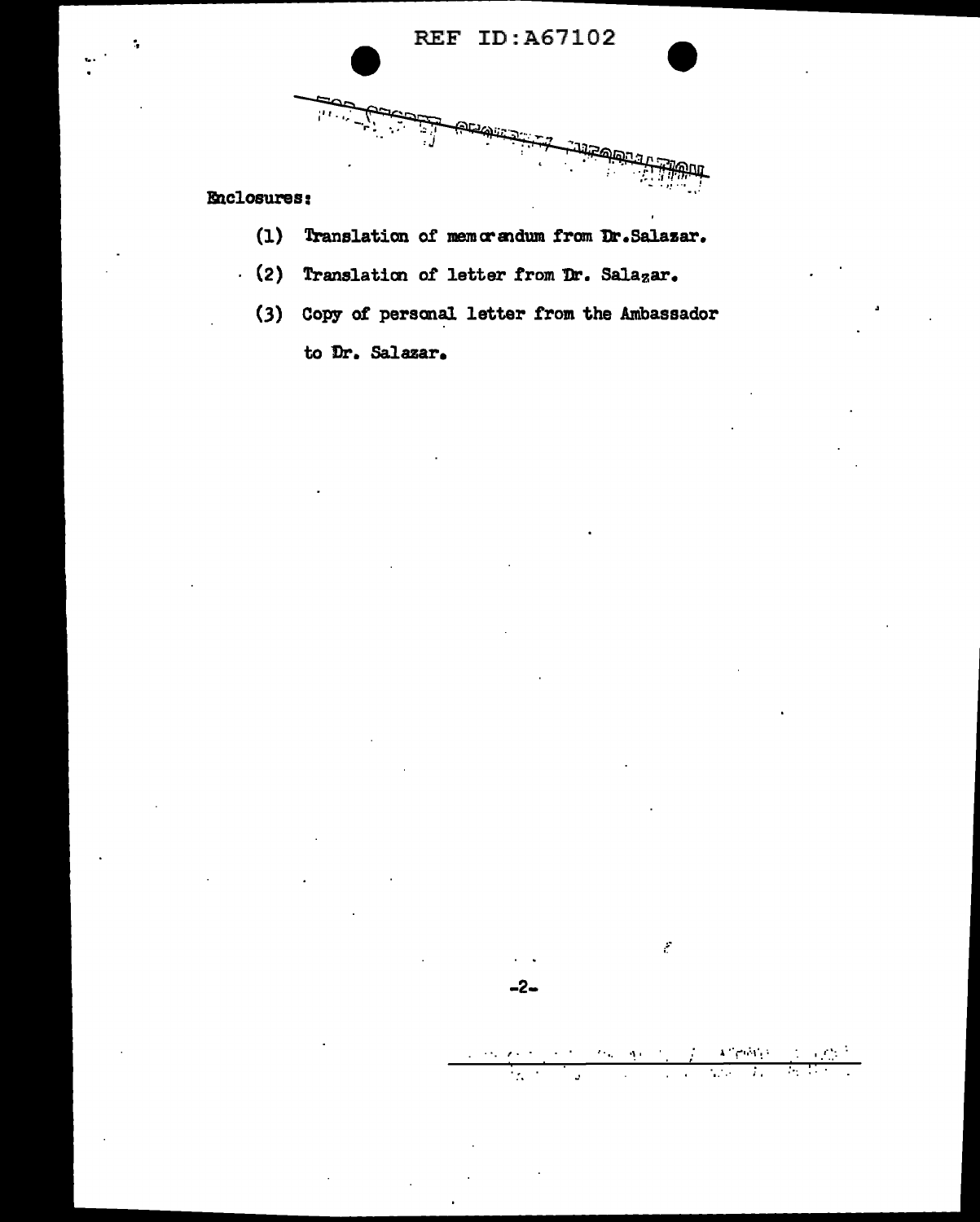**COPY** 

**REF ID:A67102** 

**ENCLOSURE No. 1** 

(Translation)

#### **MEMORANDUM**

With reference to the top secret communicatian"of His Excellency Ambassador Lincoln MacVeagh addressed to the Prime Minister under date of December 20, 1951, the following clarifications are submitted:

(a) The Portuguese Ambassador in Landon did not disclpae to anyone that he had transmitted to his government any information which in his opinion should not have had such a destination.

(b) The Ambassador in effect did communicate to the govemment a report regarding the admission of Greece and Turkey to the Atlantic Pact,which was made by the representative of the United States before the Council of Deputies with the indication that it was so confidential that it should not be transmitted to the respective govemments. The Ambassador transmitted this information because, unless lmown to his government, it had no practical value, and he considered that the purpose of the recommendation was sinply to accentuate the extremely confidential nature of the information given; which in fact was the manner in which he communicated it.

(c) It having been verified, however, that the intention of the recommendation was different, instructions have been given to observe strictly and literally, within the NA'70, the requests for secrecy which any of the members may make in connection with their statements.

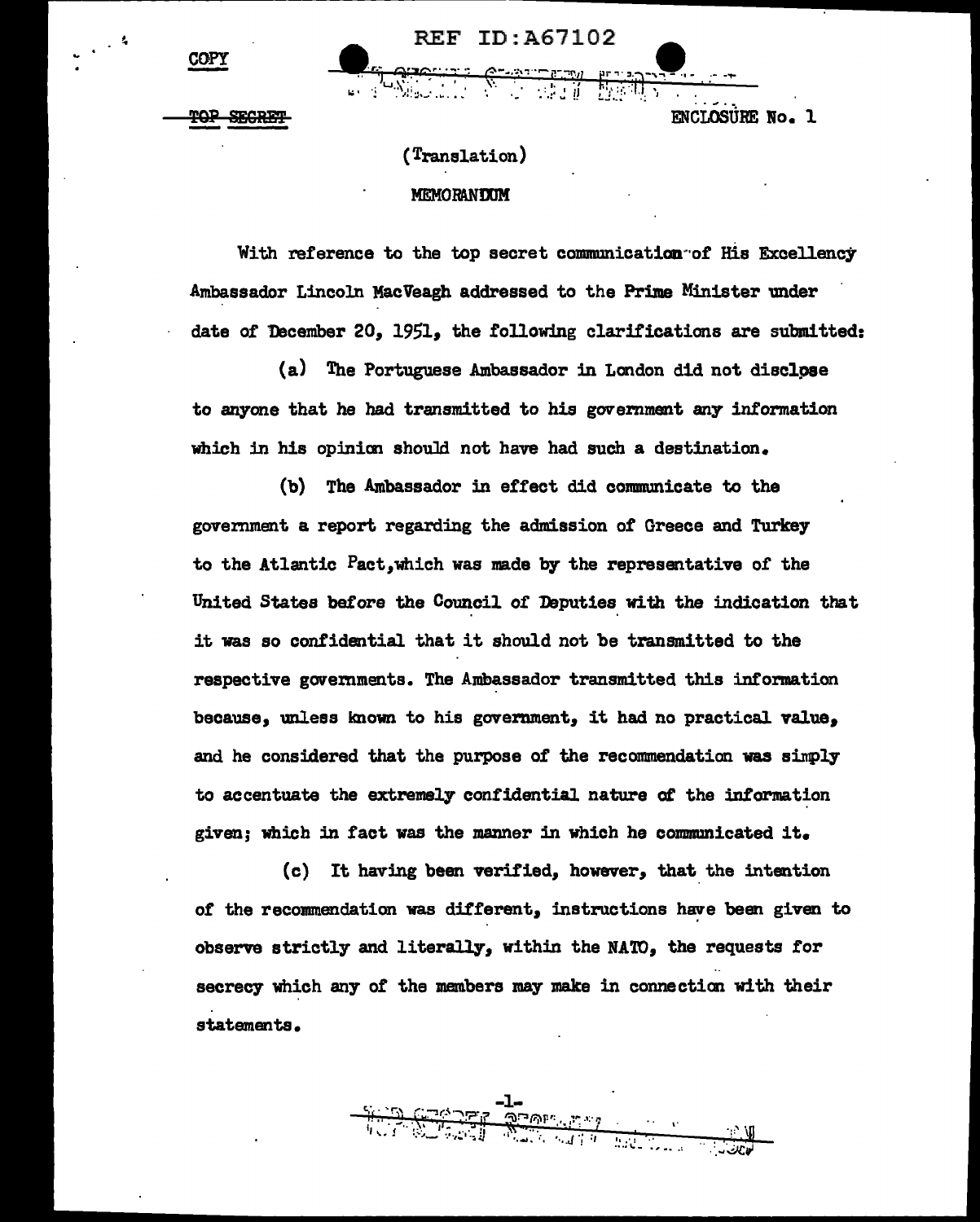REF ID:A67102

 $\frac{1}{\sqrt{2}}$ 

September 1977 (d) The Portuguese authorities  $\frac{1}{2}$  have no complaint to make about the NATO code machines, but they are also aware that the machines in question may be used to transmit messages of common interest to the member nations as well as messages in private code language. It is not believed that there is any necessity for special technical assistance for the utilization *ot* these machines, but the government  $\cdot$  has taken due note and is grateful for the offer and will promptly request such assistance if' the occasion should arise.

February 11, 19S2



 $-2-$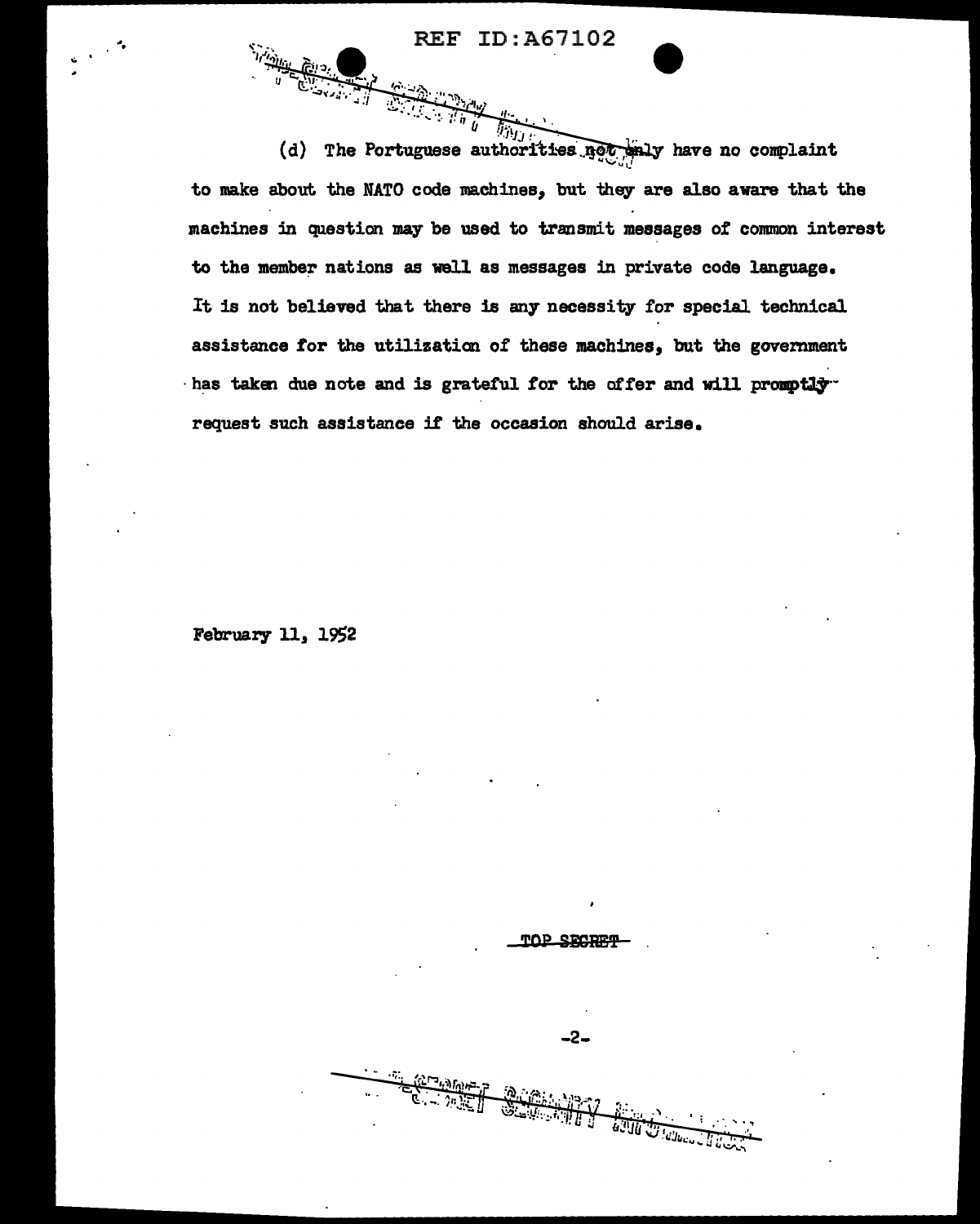**REF ID:A67102** 

**ELLER AMERICIOSORE NO.2** 

TOP SECRET

**COPY** 

(translation)

Mr. Ambassador:

I have to acknowledge the receipt of your Excellency's letter of January 22, and greatly apologize for only now replying to the memorandum which you personally left with me at the Sao Bento Palace on December 20. The delay in furnishing you the information, which is contained in the attached memorandum, is due exclusively to the multiplicity of affairs which have confronted me and not because I postponed or delayed any necessary investigation.

Just after the receipt of Your Excellency's communication, by taking advantage of the presence in Lisbon of our Ambassador, it was possible completely to clarify the matter, including the means فلتقتض والمتعارض والمتحاول والمتعارض والمتحار والمتحار والمتحارث whereby it may have been possible to have knowledge of the leak. The **CARD AND THE** e and the company of the company of the company of the company of the company of the company of the company of<br>The company of the company of the company of the company of the company of the company of the company of the c explanation was so clearly fixed in my mind that I immediately saw there was nothing disturbing or exceptionally serious in the matter or which could not henceforth be avoided. This set me at ease and is the reason for the delay in sending you this communication, without prejudice however to my immediately having taken all the necessary It is my belief that we may rest at ease for the future. measures.

I take advantage of this opportunity to congratulate Your Excellency upon your appointment to Madrid. I do so in the knowledge that you are going to perform outstanding services toward drawing closer and perhaps even integrating Spain in the cause of the Western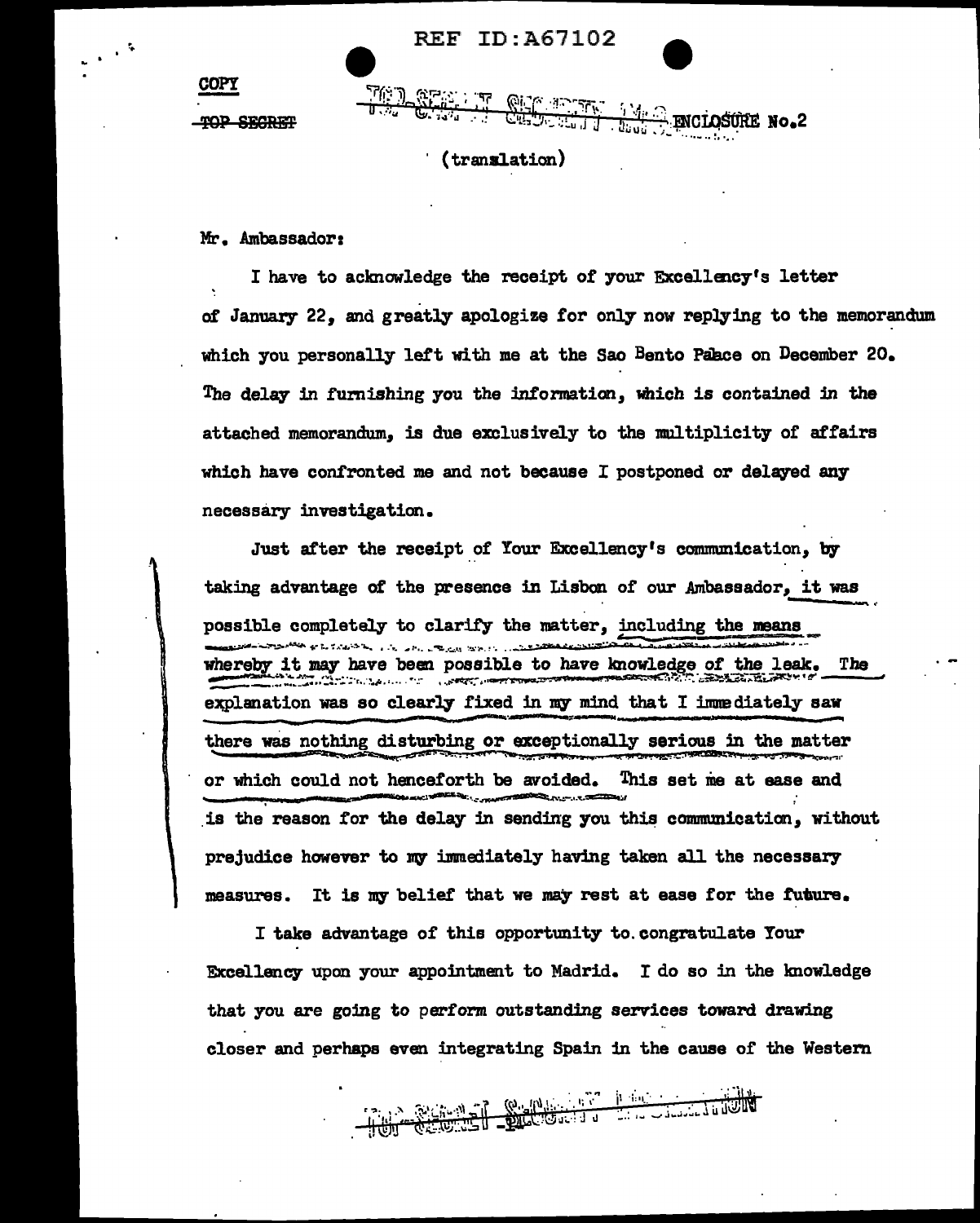**REF ID: A67102** 

**APALAISE** LINE

Powers, as is necessary and just, although saddened because we are losing the excellent collaboration which you have given here in rendering closer the political and economic relations between Portugal and the United States, a collaboration for which on my part I am deeply grateful. You have my best wishes for the success of the efforts which you most certainly will undertake in the neighboring country and from which the entire Peninsula as well as the cause of the West will assuredly benefit.

I present to Your Excellency the expression of my highest consideration.

Signed: Antonio de Olivera Salazar

Roruary 11, 1952



-2-